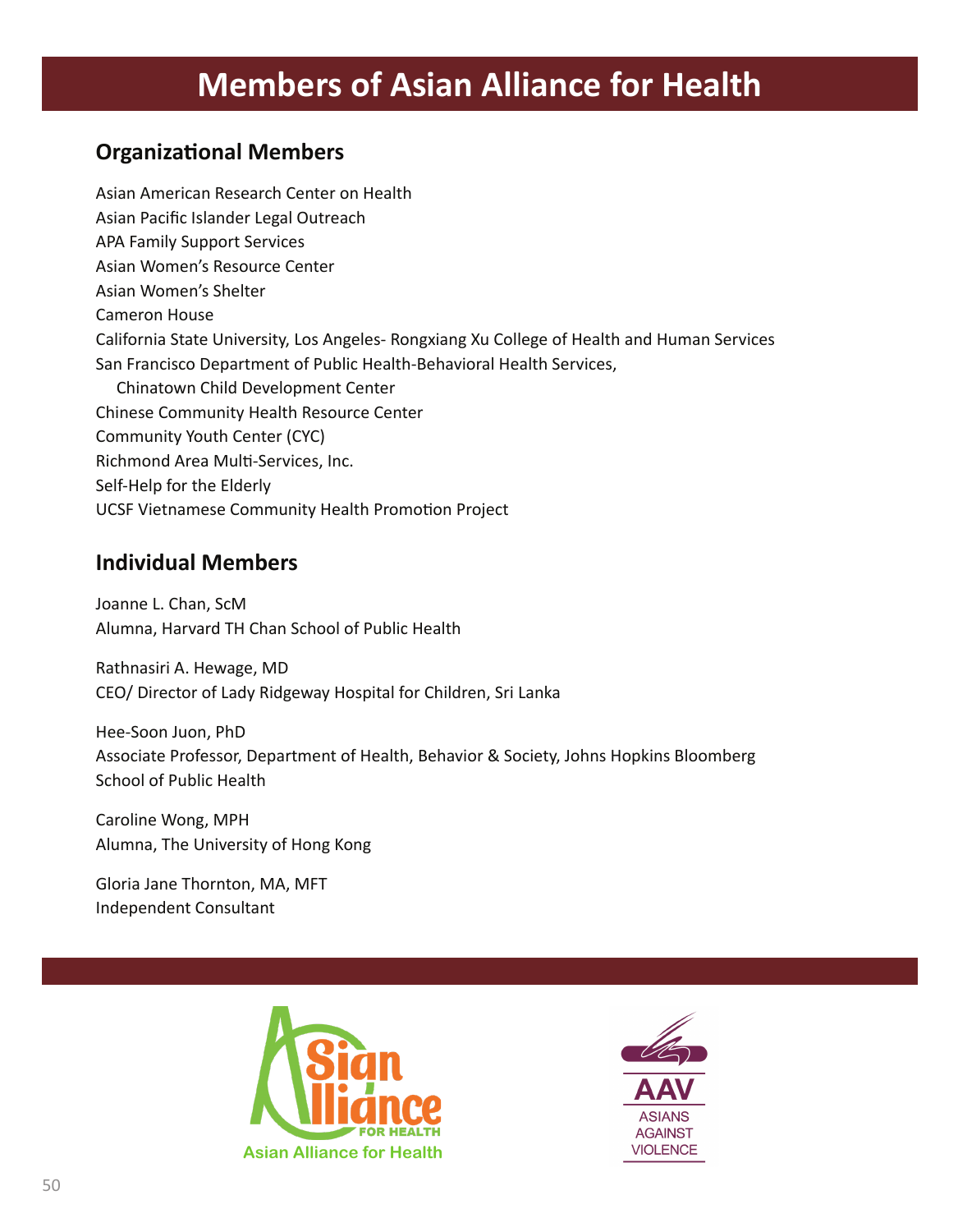## **Conference Planning Committee Members**

**Angela Sun**, PhD, MPH Founder/President, AAFH Chair, AAV\* Executive Director, Chinese Community Health Resource Center

**Evaon C. Wong-Kim**, MSW, MPH, LCSW, PhD Vice President, AAFH Interim Associate Dean Rongxiang Xu College of Health and Human Services, California State University, Los Angeles

**Angela Tang**, LCSW Co-Chair, AAV\* Director of Operations, RAMS, Inc.

**Joyce Cheng**, MS Secretary and Treasurer, AAFH Manager, Chinese Community Health Resource Center

**Melinda S. Bender**, RN, PhD, PNP-BC Member, UCSF-ARCH Assistant Professor, Family Health Care Nursing, UC San Francisco

**Ming Chang** Social Services Team Manager/Case Manager, Cameron House

**Daisy Fung** Domestic Violence Case Manager, Cameron House

**Evelyn Y. Ho**, PhD Member, UCSF-ARCH Professor, Communication Studies/Asian Pacific American Studies/ Critical Diversity Studies, University of San Francisco

**Wei-Mei Hung**, MSW Transitional Housing Program Coordinator, Asian Women's Shelter

**Emily Larkin** Project Coordinator, Community Youth Center

**Gloria Lau**, RN, MSN, CCRN-K Clinical Nurse Educator, Chinese Hospital

> **Gloria Jane Thornton**, MA, MFT Independent Consultant

### **Linda Ly**, LCSW

Pediatric Behavioral Health Clinician, Chinatown Child Development Center

#### **Kara Young**, MA

Health Educator/Research Assistant, Chinese Community Health Resource Center

#### **Janice Tsoh**, PhD

Co-Director, UCSF-ARCH Professor, Department of Psychiatry, UC San Francisco

\*Asians Against Violence (AAV) is a sub-division of AAFH